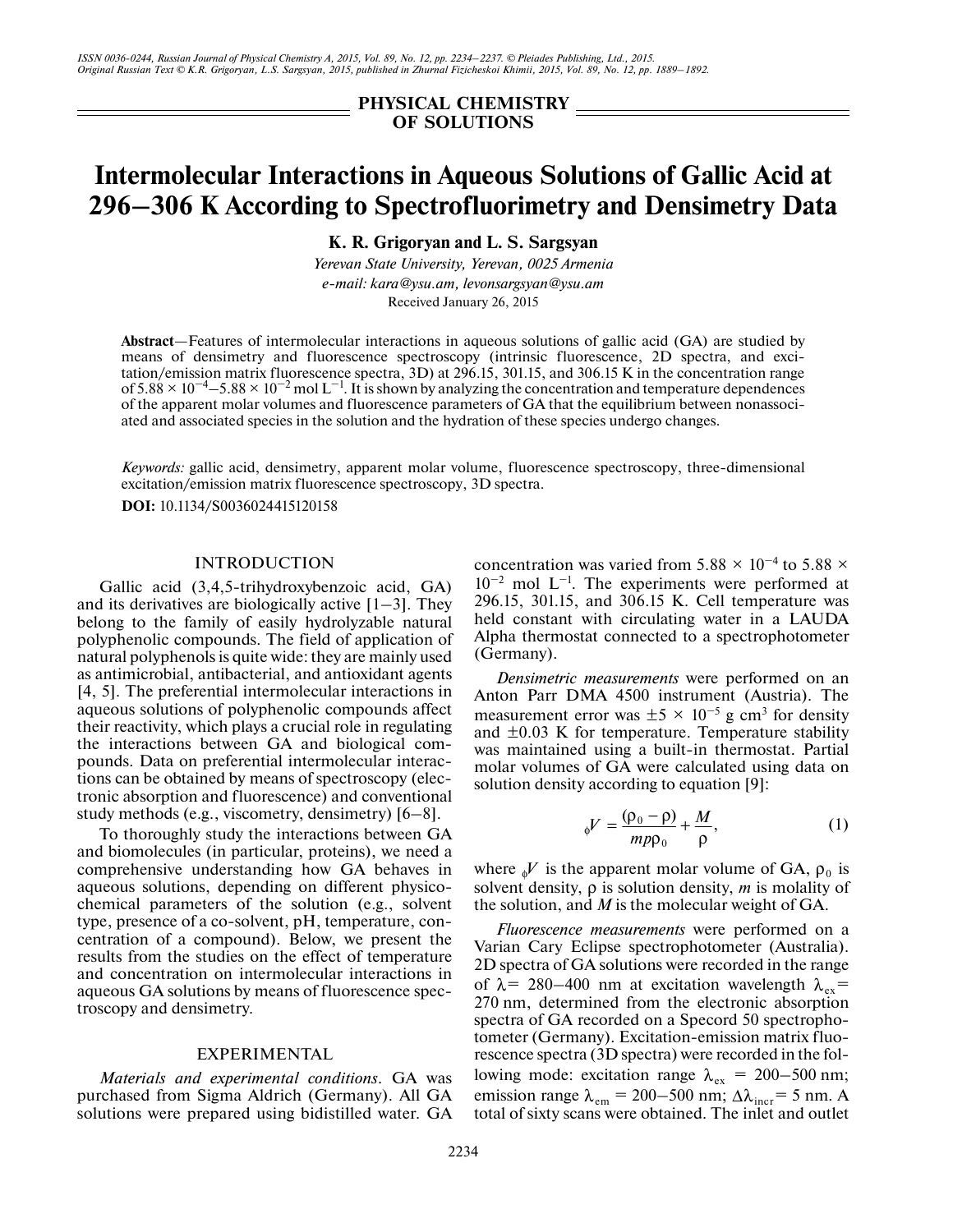| $c_{\text{GA}},$      | $T = 296.15 \text{ K}$ |            |                |                | $T = 306.15 \text{ K}$ |            |                |           |
|-----------------------|------------------------|------------|----------------|----------------|------------------------|------------|----------------|-----------|
| mol $L^{-1}$          | $\boldsymbol{F}$       | $\Delta F$ | $\lambda$ , nm | $Δλ$ , nm      | $\overline{F}$         | $\Delta F$ | $\lambda$ , nm | $Δλ$ , nm |
| $5.88 \times 10^{-4}$ | 264.6                  | $\Omega$   | 355.0          |                | 322.1                  | $\theta$   | 352.0          |           |
| $7.35 \times 10^{-4}$ | 208.7                  | 55.9       | 355.0          | $\theta$       | 294.9                  | 27.2       | 355.0          | 3.0       |
| $1.47 \times 10^{-3}$ | 113.6                  | 151.0      | 355.0          | $\overline{0}$ | 231.5                  | 90.6       | 357.0          | 5.0       |
| $2.94 \times 10^{-3}$ | 74.2                   | 190.4      | 358.0          | 3.0            | 186.6                  | 135.5      | 359.0          | 7.0       |
| $5.88 \times 10^{-3}$ | 49.4                   | 215.2      | 371.0          | 16.00          | 157.1                  | 165.0      | 365.0          | 13.0      |
| $4.50 \times 10^{-2}$ | 34.1                   | 230.5      | 385.0          | 30.00          | 103.0                  | 219.1      | 375.0          | 23.0      |
| $5.88 \times 10^{-2}$ | 31.8                   | 232.8      | 391.0          | 36.00          | 54.2                   | 267.9      | 382.0          | 30.0      |

Spectral parameters of our 2D fluorescence spectra of GA at 296.15 and 306.15 K (*F*, rel. units)

slits were 10 nm wide. Quartz cells with  $l = 1$  cm were used for measurements.

The reduced diagrams were plotted and analyzed using the ORIGIN 8.0 software.



Fig. 1. Concentration dependences of (a) the densities of GA solutions and (b) partial molar volumes of GA;  $c_{\text{GA}} = 5.88 \times 10^{-4} - 5.88 \times 10^{-2}$  mol L<sup>-1</sup>; *T* = (*1*) 296.15, (2) 301.15, and (*3*) 306.15 K.

## RESULTS AND DISCUSSION

Figure 1a shows the densities of GA solutions in the concentration range of  $5.88 \times 10^{-4} - 5.88 \times 10^{-2}$  mol L<sup>-1</sup> at 296.15, 301.15, and 306.15 K; Fig. 1b, the dependences of the apparent molar volumes of  $GA \left( \frac{1}{\phi} V \right)$  calculated using Eq. (1). These dependences show that the density of solutions remains virtually unchanged at low GA concentrations, while it changes very abruptly at high concentrations due to the formation of GA associates. The density of solutions falls as the temperature rises, but the shape of the curves remains the same. An abrupt decrease in  $_{\phi}V$  is observed at high GA concentrations (~5.88 × 10<sup>-2</sup> mol L<sup>-1</sup>). This shape of the curves can be attributed to the solution containing both associated and nonassociated GA species. The shape of the curves remains the same as the temperature rises, but the  $_{\varphi}V$  values generally tend to decrease. These changes in  $_{\varphi}V$  can be explained by the associated GA species being hydrated to a lesser extent than the nonassociated species and the increased temperature causing greater changes in the hydration shells of the associated species than in those of nonassociated species.

Fluorescence studies were performed to investigate the associated and nonassociated GA species in aqueous solutions more thoroughly. Intrinsic fluorescence spectroscopy (2D spectra) and three-dimensional excitation/emission fluorescence spectroscopy (3D spectra) were used. Figure 2 shows the 2D fluorescence spectra of GA as functions of concentration; the table lists the spectral parameters of 2D fluorescence spectra of GA at 296.15 and 306.15 K. Figure 2 shows that fluorescence intensity falls and the maximum of GA emission are simultaneously shifted toward longer wavelengths as GA concentration rises. Spectroscopic parameters are very sensitive to structural changes in a compound caused by such diverse factors as temperature, pH and solvent type. Results from spectroscopic studies (electronic absorption spectra and fluorescence spectra) of GA solutions were reported in [10] showing that either the neutral ( $pK = 3.4$ ) or anionic GA species that formed due dissociation of molecules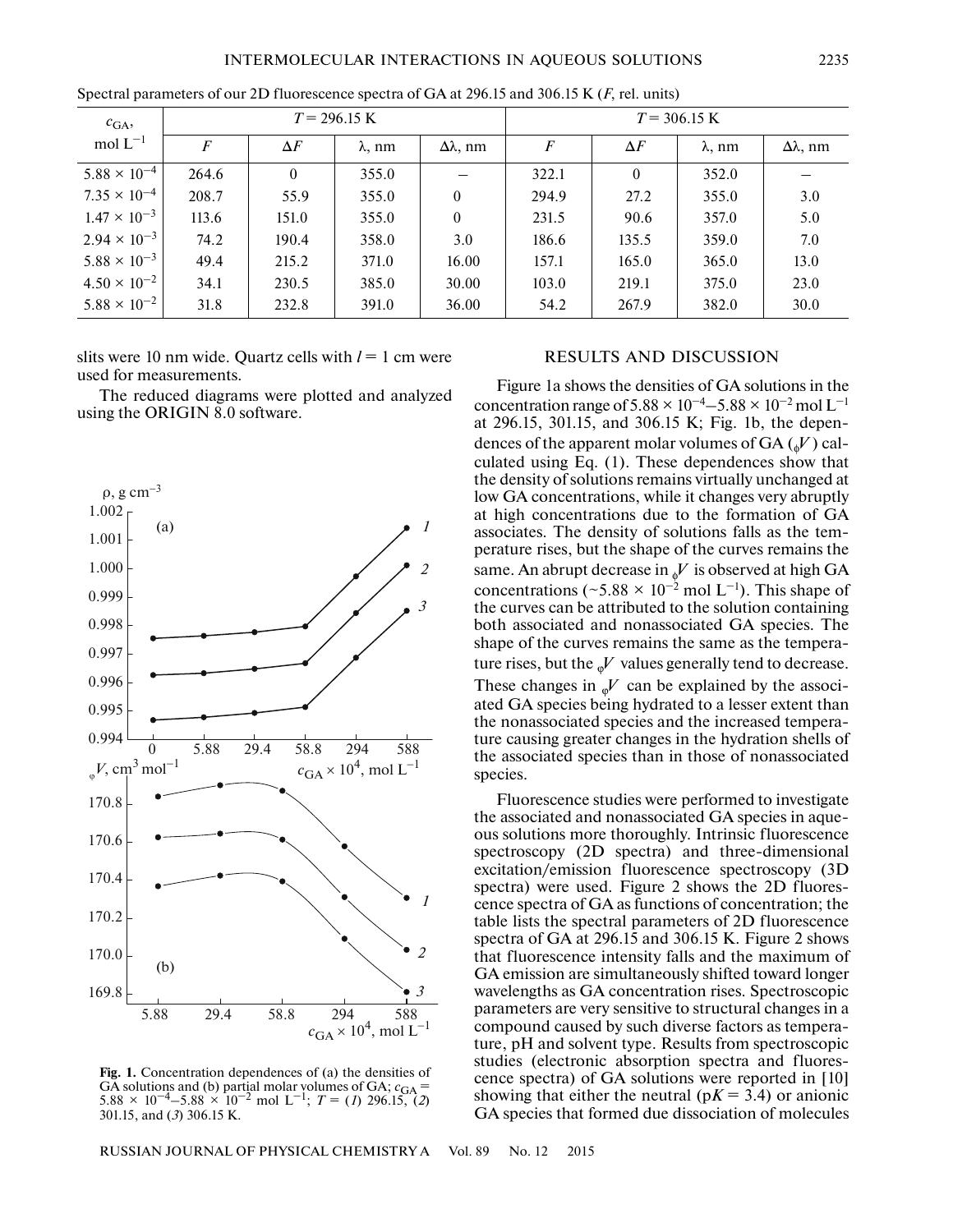

**Fig. 2.** 2D fluorescence spectra of GA at 306.15 K and different GA concentrations: (*1*) 5.88 × 10<sup>−4</sup>, (*2*) 7.32 × 10<sup>−4</sup>, *(3*) 1.47 × 10−3, (*4*) 2.94 × 10−3, (*5*) 5.88 × 10−3, (*6*) 4.5 ×  $10^{-2}$ , and (7) 5.88 × 10<sup>-2</sup> mol L<sup>-1</sup>.

predominated in the solution, depending on pH variation and solvent type. In the fluorescence spectra of GA in aprotic and nonpolar solvents, the emission maximum is shifted toward shorter wavelengths, indicating the presence of associated GA species: the formation of excimers (excited dimers). Quantummechanical calculations for water–GA interactions showed that water molecules form a sphere around the hydrophobic portion of GA without directly contacting the molecule, while forming strongly oriented bonds with the hydrophilic part of dissolved compound [11]. Our studies conducted in an aqueous medium showed that the intensity of GA fluorescence falls abruptly as concentration rises, while remaining virtually unchanged at high concentrations. The maximum of GA fluorescence is also shifted toward longer wavelengths (see table). These phenomena can be attributed to the formation of GA–GA (molecule association) and  $GA-H<sub>2</sub>O$  (molecule hydration) hydrogen bonds. The intensity of fluorescence increases with temperature, while the shift in the emission maximum becomes less pronounced.

This change in the fluorescence parameters of GA can be explained both by the change in the hydration state of GA and the weakening of associated structures in the solution. We also used three-dimensional excitation/emission matrix fluorescence spectroscopy (3D spectra) to study this system. Figures 3a and 3b show the 3D spectra of GA characterized by a single nonresolved peak  $(\lambda_{ex}/\lambda_{em} = 250/353, F = 585.4$  rel. units) that undergoes notable changes as either the concentration or temperature rises  $(F = 84.1$  and 555.5 rel. units, respectively). Increased GA concentration (≈10<sup>-3</sup> mol L<sup>-1</sup>) results in the signal splitting into two parts: one of these is eliminated as the concentration is further increased (= $10^{-2}$  mol L<sup>-1</sup>), while the other is shifted toward longer wavelengths (the maximum of the shifted fluorescence signal is not detected in the abovementioned range). The increased temperature mostly affects quantitative spectral parameters rather than qualitative ones.



**Fig. 3.** 3D fluorescence spectra of GA at (a) 296.15 and (b) 306.15 K; GA concentrations are (from left to right): 5.88 × 10−4,  $5.88 \times 10^{-3}$ , and  $5.88 \times 10^{-2}$  mol L<sup>-1</sup>.